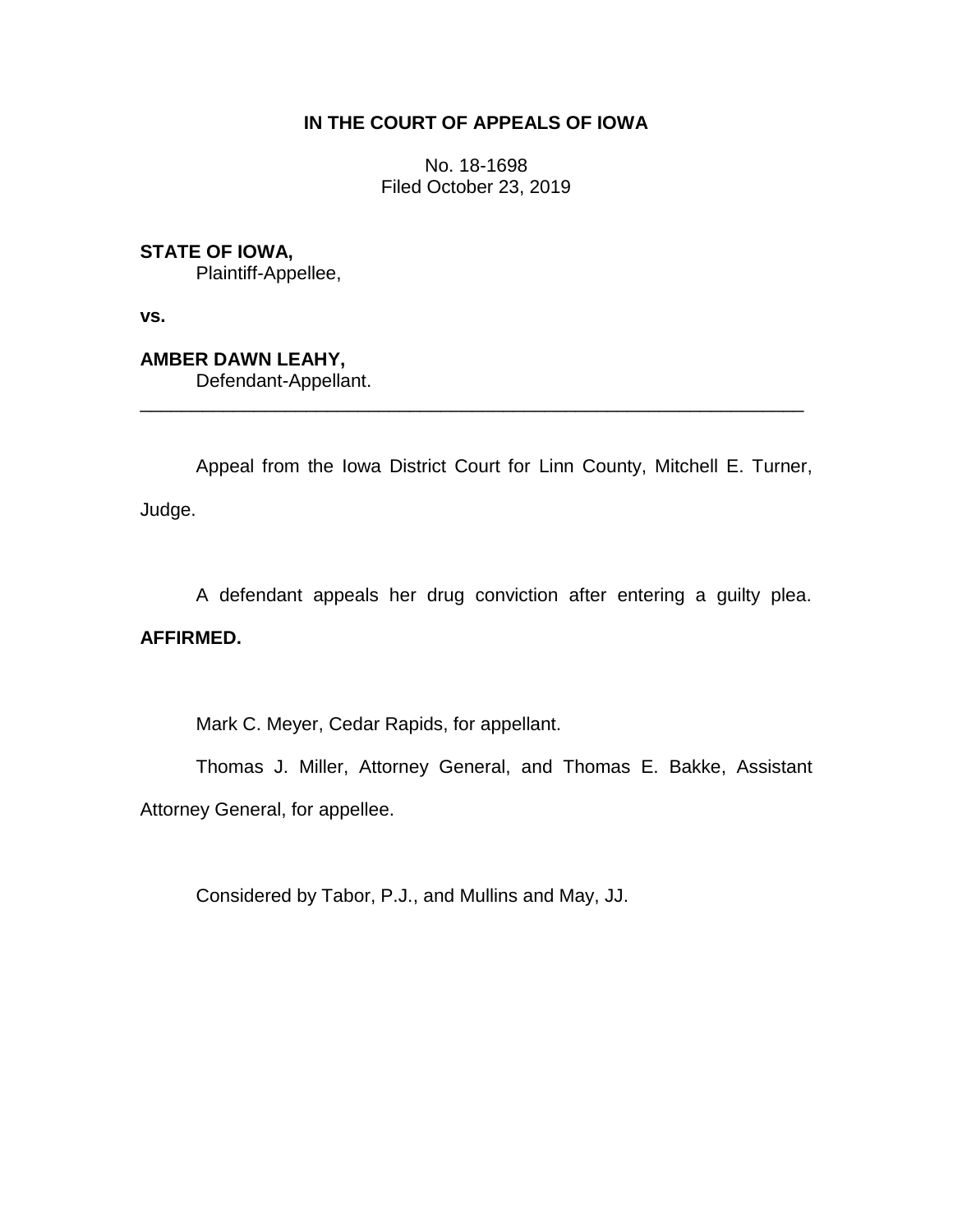**TABOR, Judge.**

 $\overline{a}$ 

Amber Leahy appeals her guilty plea to possession of methamphetamine in violation of Iowa Code section 124.401(5) (2018), an aggravated misdemeanor. Leahy alleges her legal representation fell below constitutional norms. Because the record is insufficient to decide Leahy's claim of ineffective assistance of counsel, we preserve it for a possible postconviction-relief action.<sup>1</sup>

The Linn County Attorney charged Leahy with (1) possession of methamphetamine after having been convicted of drug offenses twice before, (2) possession of drug paraphernalia, and (3) providing false identification. The charges came after police responded to a disturbance in a motel parking lot in August 2018. Officers arrested Leahy after she gave a false name. During a search incident to arrest, officers found a drug pipe and digital scale with residue in Leahy's purse. Officers also found a syringe containing a substance that fieldtested positive for methamphetamine.

In September 2018, Leahy signed a written guilty plea to the lesser-included offense of possession of a controlled substance. The State agreed to dismiss the two other charges. Leahy also filed a written waiver of her presence for the guilty plea and sentencing, a waiver of the right to file a motion in arrest of judgment, a waiver of the right to delay sentencing, and a request for immediate sentencing.

2

 $1$  Leahy's appellate counsel notes her sentence on this drug-possession conviction may have been discharged as of July 2019. But she argues "she is in prison now based on a guilty plea that was accepted without any indication that she had been advised of the consequences of the plea with respect to the other cases for which she was on parole, specifically that section 908.10A would require automatic revocation of her paroles effective on the date of the new offense." The State does not raise a mootness issue. Under these circumstances, and because we do not reach the merits of Leahy's claim, we decline to dismiss the appeal as moot.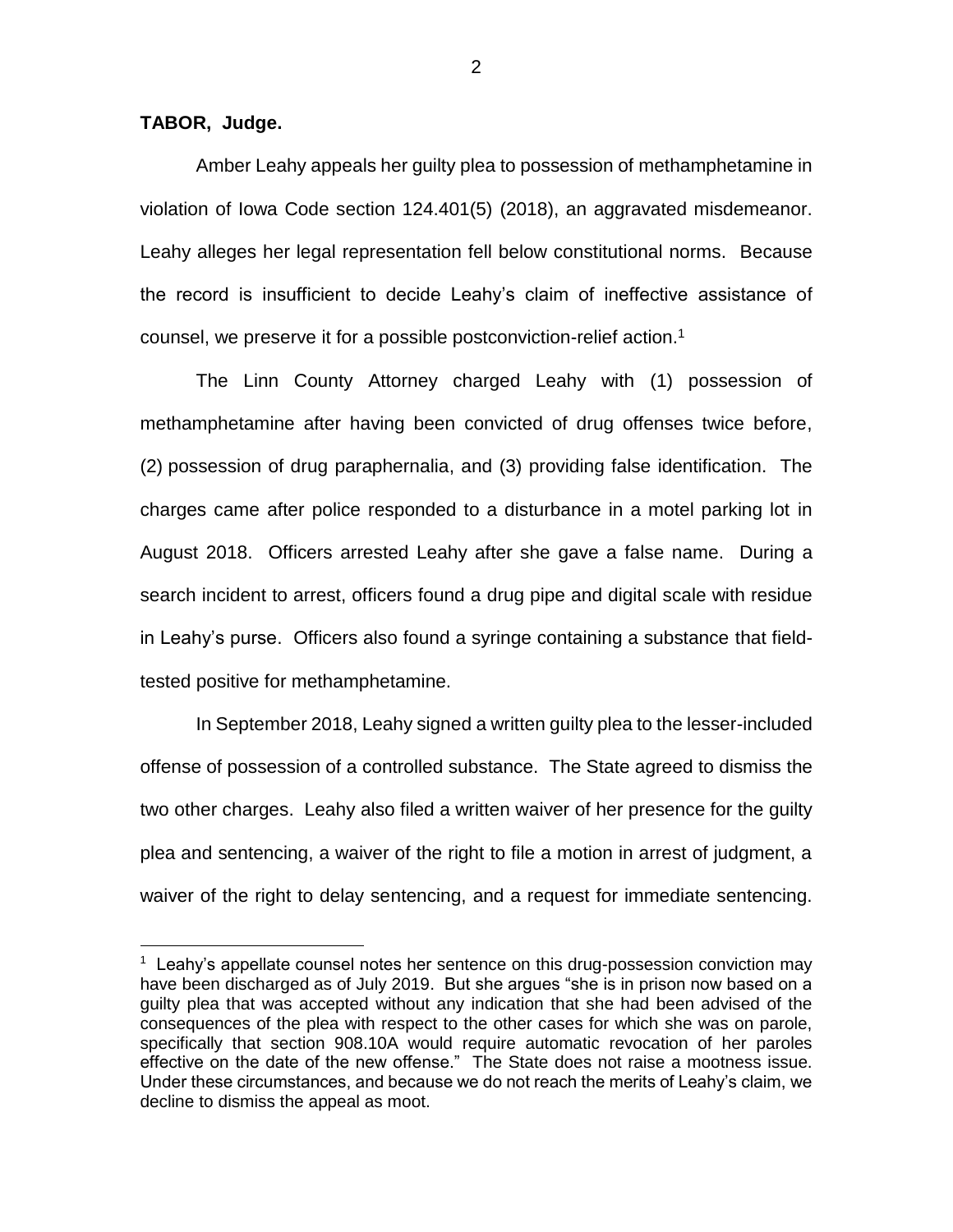The district court accepted Leahy's plea for possession of a controlled substance and her written waivers.

On appeal, Leahy complains her attorney let her enter the written guilty plea without advising her of its effect on other cases for which she was on parole. Leahy contends section 908.10A requires automatic parole revocation effective on the date of her new offense and she was unaware of that consequence. Because she did not have that awareness, Leahy claims she did not enter the guilty plea intelligently and voluntarily. Leahy contends that she is entitled to have the plea set aside and to plead anew.

We review claims of ineffective assistance of counsel de novo. *State v. Brubaker*, 805 N.W.2d 164, 171 (Iowa 2011). To succeed, Leahy must show by a preponderance of the evidence that (1) trial counsel failed to perform an essential duty, and (2) this failure resulted in prejudice. *See State v. Thorndike*, 860 N.W.2d 316, 320 (Iowa 2015). Because Leahy alleges ineffective assistance in connection with her guilty plea, she must show but for counsel's breach a reasonable probability existed she would have insisted on going to trial. *See State v. Tate*, 710 N.W.2d 237, 240 (Iowa 2006).

This appeal was pending on July 1, 2019; so we may reach Leahy's ineffective assistance claim on direct appeal if the record is adequate. *See State v. Macke*, \_\_\_ N.W.2d \_\_\_, \_\_\_, 2019 WL 4382985, at \*1 (Iowa 2019) ("Iowa Code sections 814.6 and 814.7, as amended, do not apply to a direct appeal from a judgment and sentence entered before July 1, 2019."); *State v. Straw,* 709 N.W.2d 128, 133 (Iowa 2006). Only in rare cases will the trial record alone be sufficient. *State v. Atley*, 564 N.W.2d 817, 833 (Iowa 1997) (explaining ineffective-assistance

3